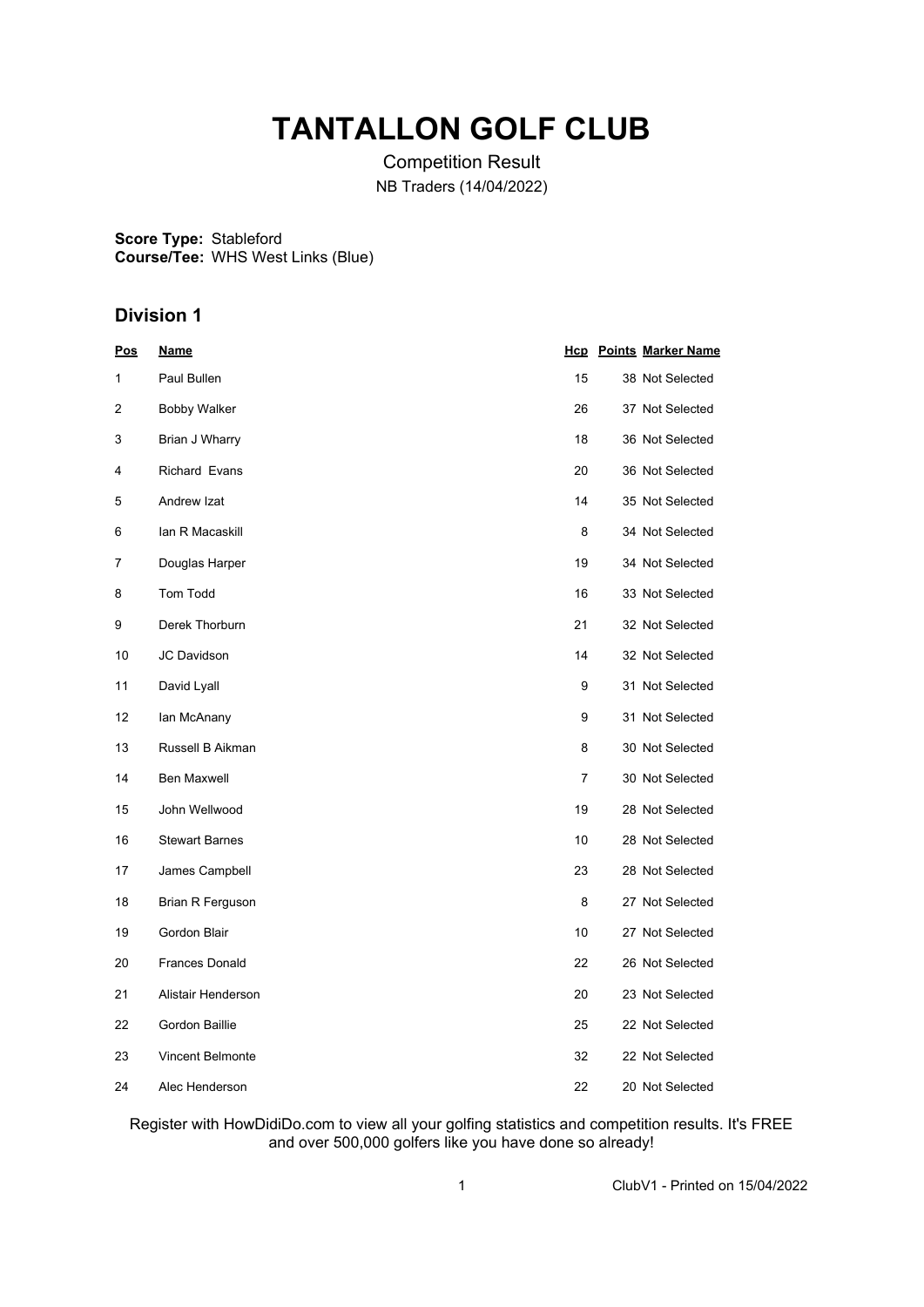**Score Type:** Stableford **Course/Tee:** WHS West Links (Blue)

#### **Division 1**

| Pos | Name           |    | <b>Hcp</b> Points Marker Name |
|-----|----------------|----|-------------------------------|
| 25  | Archie Lang    | 20 | 18 Not Selected               |
| 26  | Douglas Seaton | 23 | 13 Not Selected               |

Register with HowDidiDo.com to view all your golfing statistics and competition results. It's FREE and over 500,000 golfers like you have done so already!